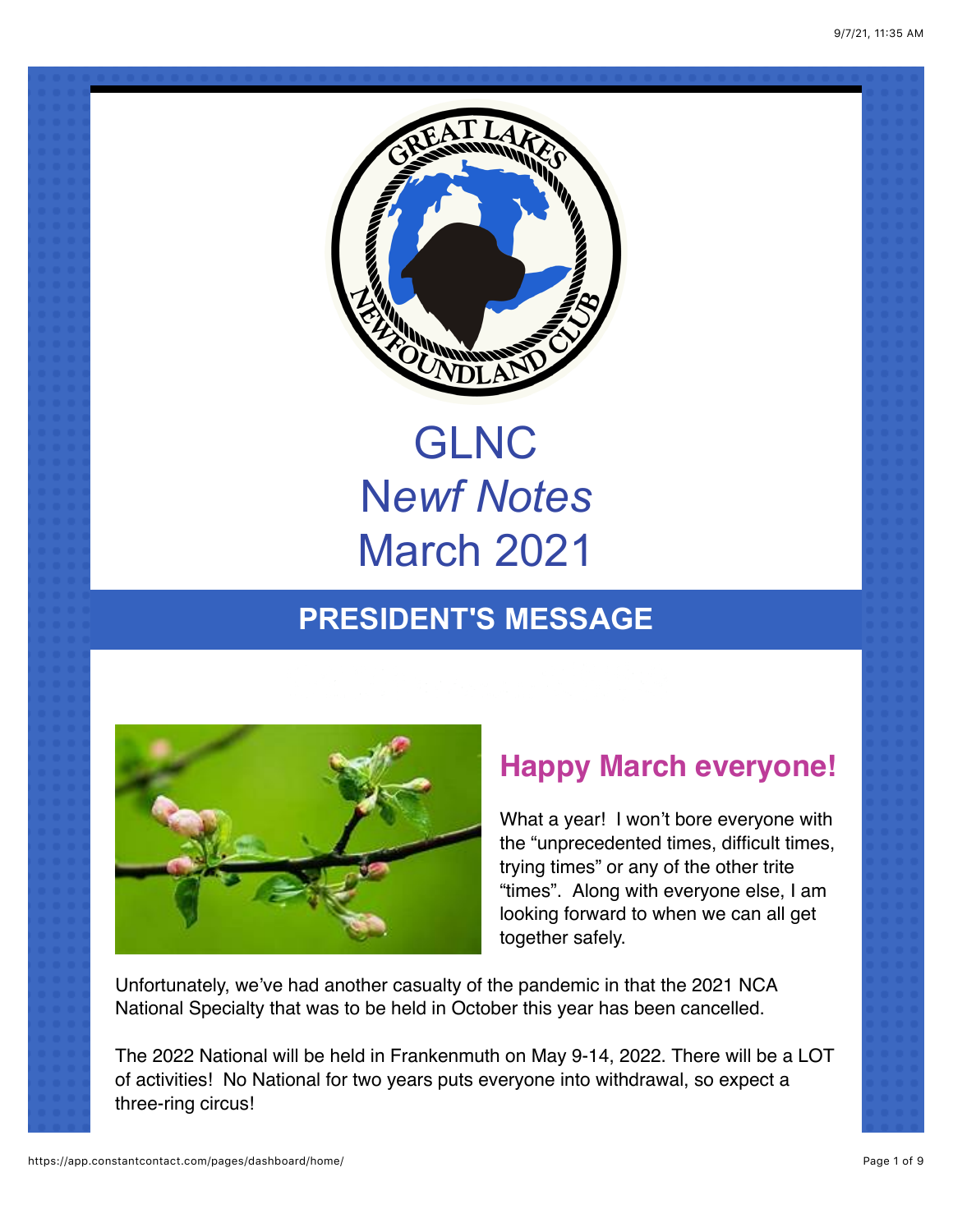### **REMINDER! If your Newf earned a title in 2020, let us know!**

You can find the GLNC Awards form by clicking on the link here… [2020 GLNC AWARD FORM](https://a2055b35-1de4-4fc2-aba6-0e9acef3317c.filesusr.com/ugd/14aa96_9424356b13a4479abc4b53e2b9af8f5d.pdf)

**Many thanks to Melanie Reynolds for once again volunteering for this position. We appreciate all of your hard work, time and efforts. It's a TON of work!**

We will hold another virtual meeting in April discussing titles, abbreviations and what how to earn them. Stay tuned for additional communications with a final date and time!

Check out the bloat info in the Featured Health Section below. Bloat is a life-threatening emergency that can affect large, deep chested dogs like Newfs.

If you've been in Newfs long enough, you've probably had at least one bloat case.

Finally, the Board met early in March to appoint a nominating committee.The report of that committee can be found further down in the newsletter.

If you are interested in being more involved with the club, please feel free to contact any officer or board member and let them know.

### **We are always happy to help people find something to do for GLNC!**

I hope that we can meet very soon!

### *Jenny Zablotny, GLNC President*

# **GLNC MEMBERSHIP NEWS**

### **GLNC MEMBERSHIP RENEWAL**

The GLNC Board met on January 17th, 2021.

- In that meeting we discussed the past year.
- In light of our inability to hold events for our members, the GLNC Board

п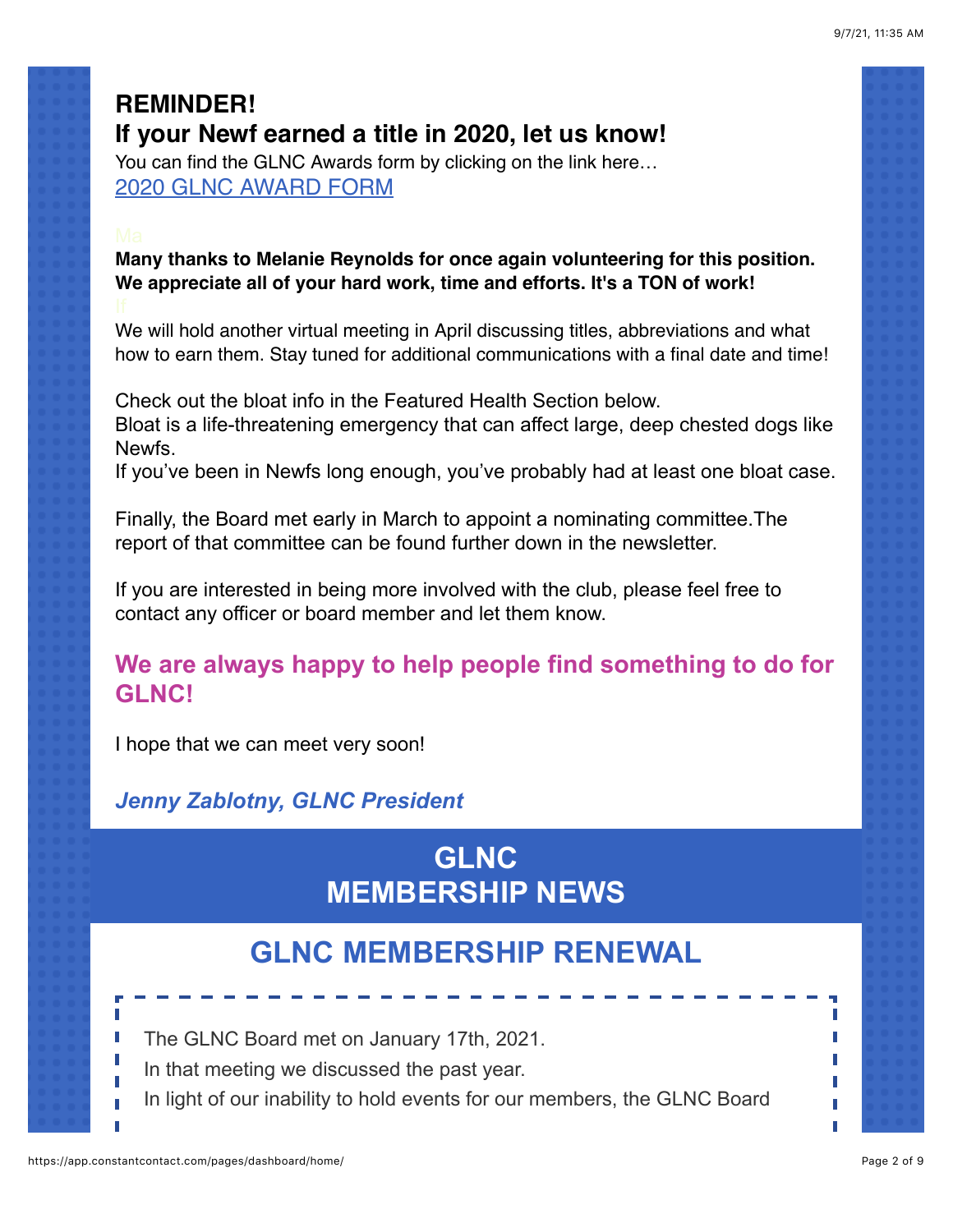П

П

unanimously voted to waive the dues for the upcoming year (May, 2021 – May, 2022) for everyone that is currently a member. New members will still have to pay to join.

**Please email Shan Carpenter (shan.carpenter55@gmail.com) with any updates to your personal information or any changes to your membership.**

*Fingers crossed that we can meet in person soon!*

### **2021/ 2022 GLNC BOARD NOMINATIONS**

Our annual meeting is still being finalized, however;

The nominating committee is proposing the following slate for the 2021-2022 Board of Directors.

President: Jenny Zablotny

ī

V. President: Ann Halatek

Recording Secretary : Shan Carpenter

Treasurer: Derek Fritz

Corresp. Secretary: Sabrina Moore

Director : Lucy Schiefer

Director : Carrie Keech

Director : Terry Schiefer

Shan Carpenter will be accepting any nomination from the floor. Please submit any nomination in writing. If nominating someone other than yourself, please include the person's name and signature of acceptance no later than April 25th.

Any questions please reach out to Shan Carpenter **(shan.carpenter55@gmail.com)**

GLNC Recording Secretary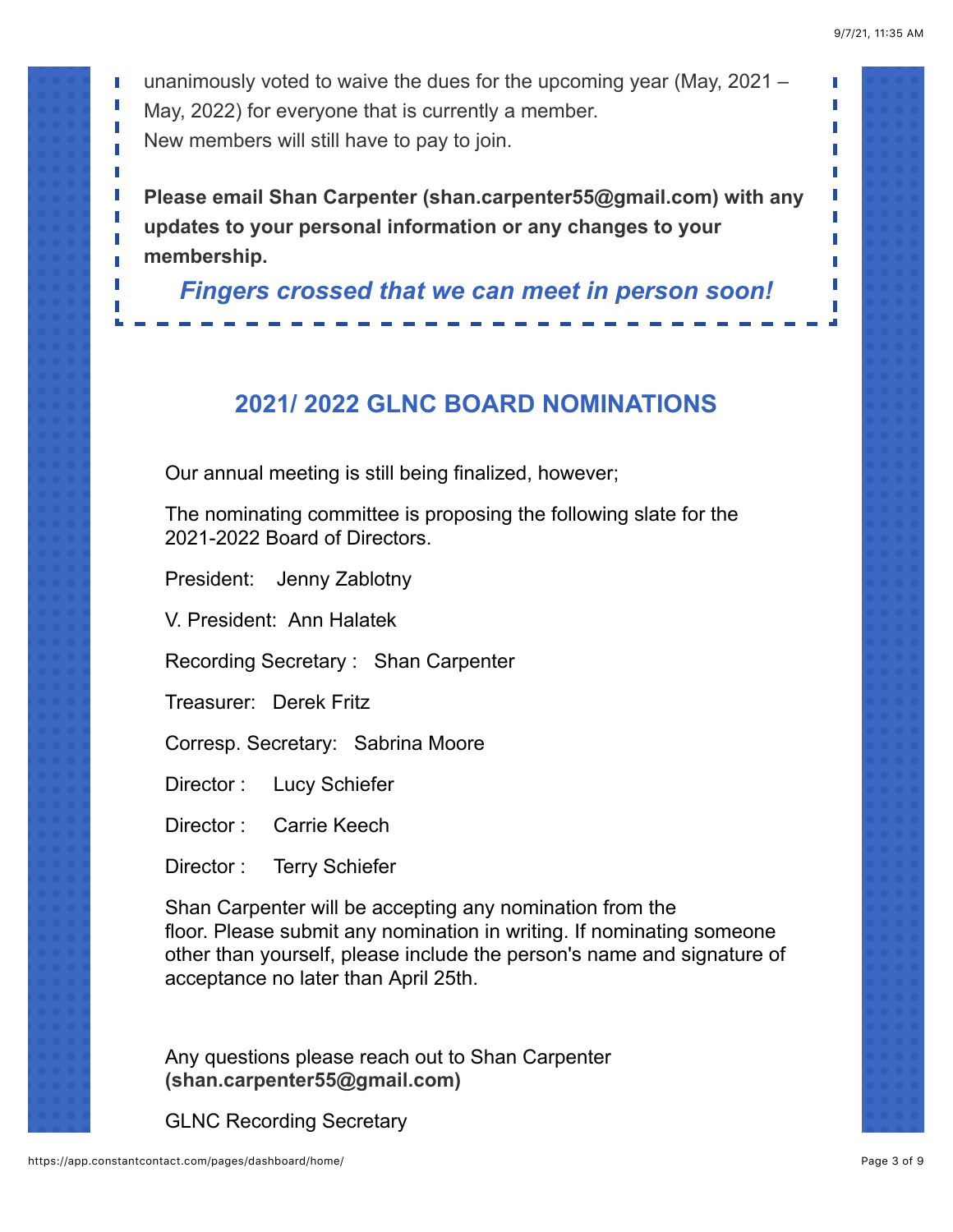

**Newfoundland Forelimb Anomaly/ Congenital Radial Head Luxation NCA Charitable Trust GO-Fund me Update:**

**A \$200 Donation was made on behalf of the Great Lakes Newfoundland Club to help with this very important research.**

**For more info, click the link below:**

**[NCA Charitable Trust](https://www.ncacharities.org/)**

# **FEATURED HEALTH**



CHECK OUT THE PODCAST EPISODE

**BEATING BLOAT IN DOGS**

### **PODCAST EPISODE DESCRIPTION**

Dr. Kelly Diehl talks about bloat in dogs (also known as gastric dilatation and volvulus) with Dr. Elizabeth Rozanski, an associate professor at the Cummings School of Veterinary Medicine at Tufts University.

Rozanski discusses the physiology of bloat, factors affecting prognosis, and prevention. She also covers her Foundation-funded research, which studied how bloat affected blood clotting and heart function.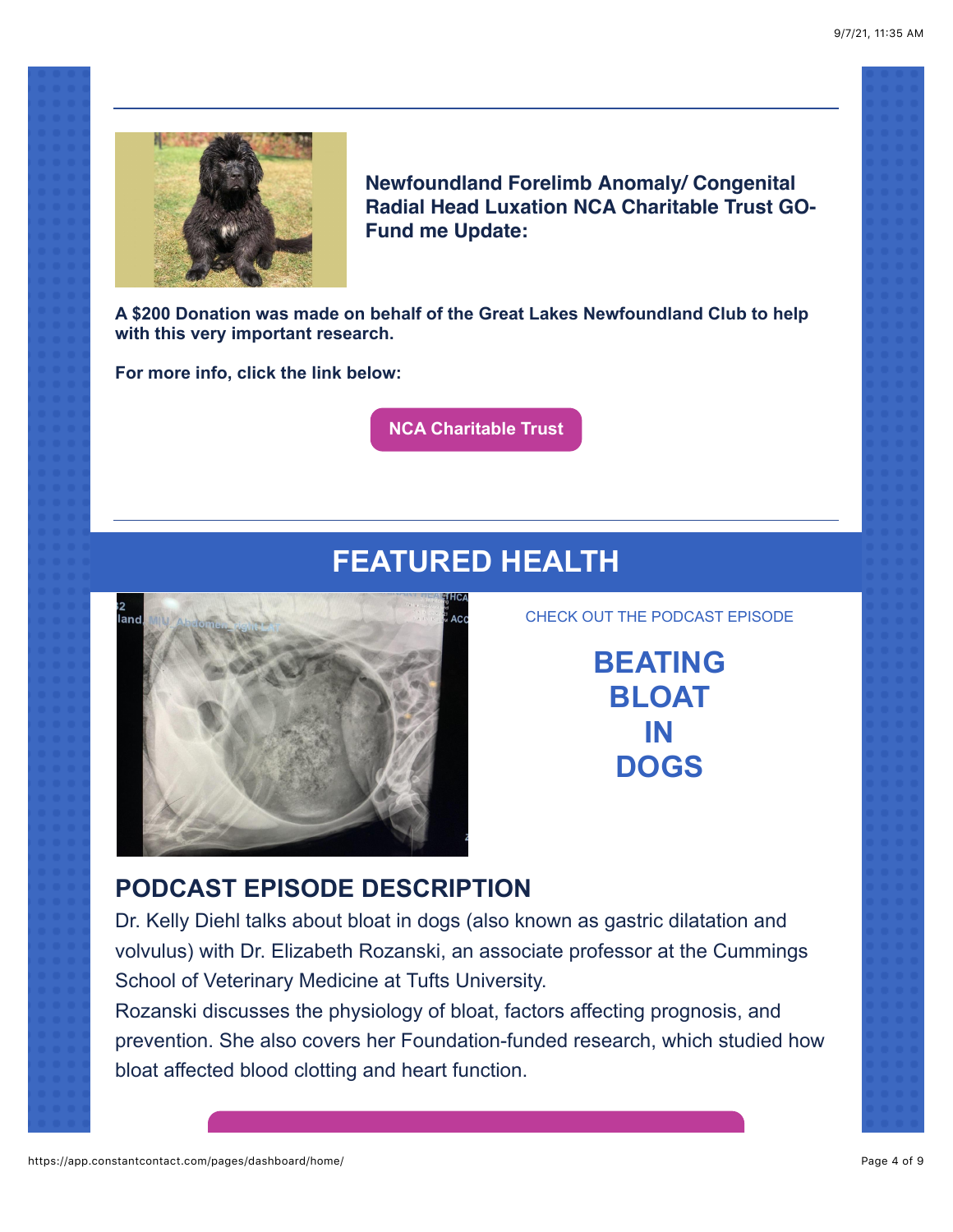### **[CLICK HERE TO VIEW BEATING BLOAT IN DOGS PODCAST](https://open.spotify.com/episode/60Gz7bILWG9JIaPg8DwQ5a?si=JrFee_1oSQeLaSri1gUDzQ&utm_source=copy-link&nd=1)**

### Quick Reference Guide For GDV Vet's Emergency Telephone Number... **BLOAT What Is Happening What The Dog Does** What You Should Do Treatment Keep the dog quiet; Do not Stomach function is normal. Dog behaves as usual. During this period the leave the dog alone; Give dog may recover without<br>going on to develop Stress **PPP** Antacid if your vet agrees. Excitement >>> Gas accumulates in the Seems slightly<br>uncomfortable. Gastric Volvulus. Vigorous Exercise **>>>** Be aware of stomach but the stomach Large Meals ►►► Phase I symptoms. does not empty as it should. Long Drink ►►► Swallowed Air ► ► ►<br>Familial Tendency ► ► Anxious, restless, pacing; Stomach starts to dilate. Call your vet, tell him what During this period the **PHASE I** (Gastric Dilatation) Trying to vomit-may bring you suspect and why. dog may recover if your GDV up stiff white foam but no vet releases the pressure food; Salivating; Abdomen Take the dog to the vet Stomach twists. with a stomach tube. without further delay. may be swollen. (Gastric Volvulus) Very restless; whining &<br>panting: Salivating copiously;<br>Tries to vomit every 2-3 min; Blood suppy to part of<br>stomach is cut off. Stomach During this period the vet Get someone to tell your will need to relieve the tissue is damaged. **PHASE II** Stands with legs apart & head<br>hanging down; Abdomen<br>swollen & sounds hollow if<br>tapped; Gums dark red;<br>Heart rate 80-100 beats/min; vet you are on your way stomach pressure, start an Portal vein, vena cava and GDV and why. intravenous drip and splenic vein become comperform surgery to pressed and twisted. Spleen Take the dog to the vet as untwist the stomach. becomes engorged. Shock quickly as possible. begins to develop Temperature raised (104°f) As well as doing every Unable to stand or stands Spleen and stomach tissue Death is imminent. thing above, the vet will shakily with legs apart; become Necrotic. Abdomen very swollen;<br>Breathing shallow;<br>Gums white or blue; Heart<br>rateover 100 beats/minute; need to remove part of the **PHASE III** Get someone to tell your vet<br>you are your way and why. stomach and the spleen. Shock now very severe. **GDV** He will also need to use powerful drugs to Heart failure develops. Take the dog to the vet<br>as quickly as possible. Pulse very weak; counteract shock. Shock now irreversible. Temperature drops (98°f) It is no longer possible<br>to save the dog's life. Death

### **[CLICK HERE TO DOWNLOAD AND SAVE A COPY OF THE CHART](https://www.google.com/search?q=bloat+chart+for+dogs&client=tablet-android-samsung-nf-rev1&sxsrf=ALeKk02D_fz5TKBb9ChNmFNLYvjjvg1J1A:1616621286451&tbm=isch&source=iu&ictx=1&fir=0fcMlu-t_AfPyM%252CXRU49AiH1cC5pM%252C_&vet=1&usg=AI4_-kQ-HycZV87CQrbieHUYtIlUHRQoaw&sa=X&ved=2ahUKEwiuj4_M78nvAhUICc0KHUjfCl4Q9QF6BAgFEAE&biw=1151&bih=764#imgrc=0fcMlu-t_AfPyM)**

# **EVENT UPDATES**

### **2021 GLNC REGIONAL SPECIALTY**

GLNC will host our Regional Specialty and Sweeps in Kalamazoo, MI, on Sunday, May 30th, 2021.

We will also support Friday/Saturday/Monday of that weekend.

**A Special Thank you to Dawn Staffen and Lori Peznowski for all of her time, hard work and efforts!!**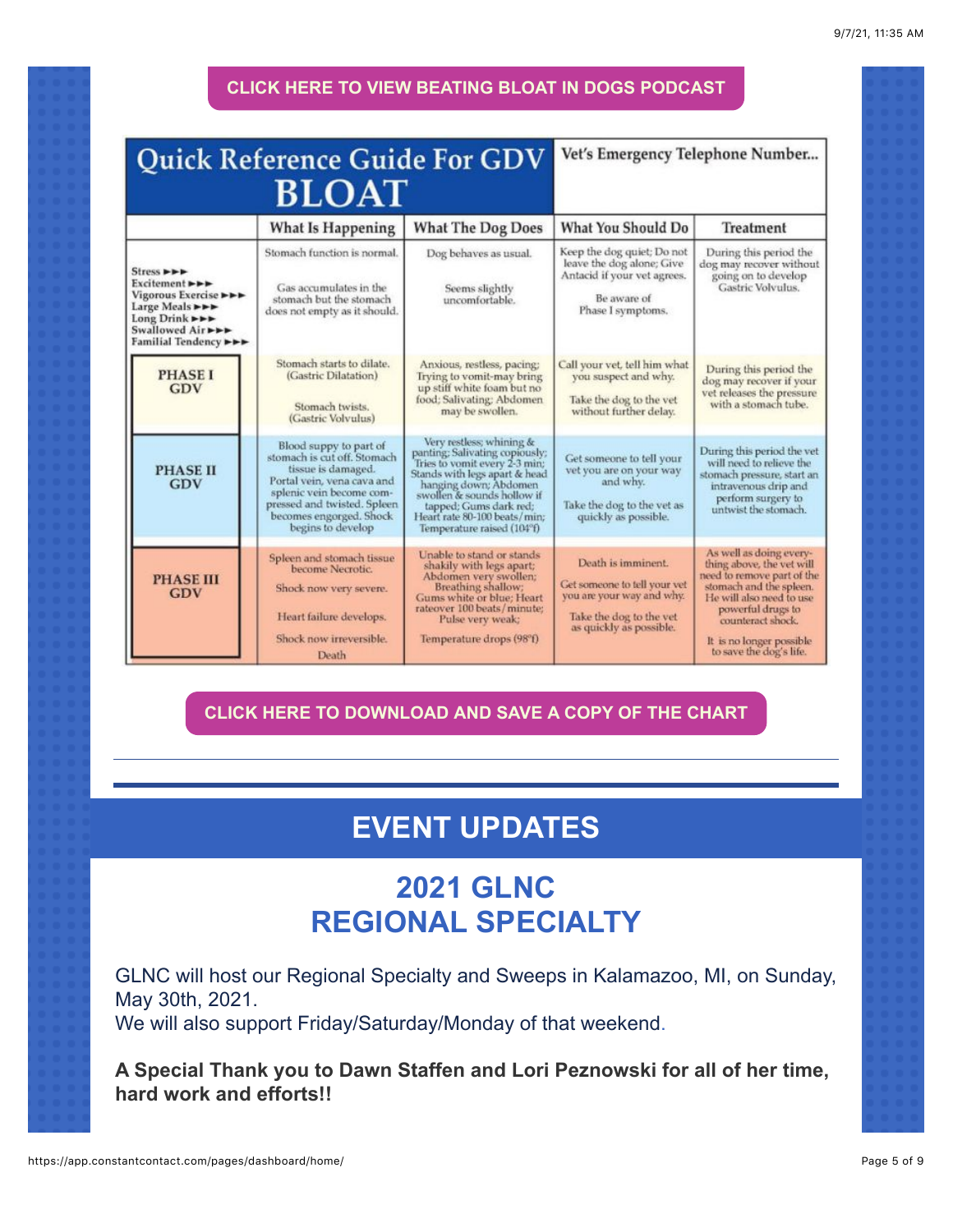### **2021 GLNC REGIONAL SPECIALTY JUDGES:**

**Friday-Fred Hyer (Provisional) Saturday-Donna Buxton Sunday-GLNC Regional Specialty- Kenneth Buxton Sunday-GLNC Regional Sweeps- Carol Lynn Johnson Monday-Denise Borton**

With the support of all our members there will be Rosettes and trophies for all 4 days as well as ring favors.

For any questions regarding the Regional, please contact Dawn Staffen at [oznewfs@yahoo.com](http://oznewfs@yahoo.com/) .

Please reference **[InfoDog](https://www.infodog.com/)** for the latest information

*Dawn Staffen*

# **2022 NCA NATIONAL**

Ladies and Gentlemen, Boys and Girls, Newfoundlands of ALL ages get ready for The Greatest Show On Earth, the Newfoundland Club of America's 2022 National Specialty!

Hurry, hurry step right up… From the opening parade of Regional Club's decorative carting to the grand finale "Under the Big Top" this week long celebration of everything Newf will be certain to thrill and excite.

### **SAVE THE DATE FOR THE GREATEST SHOW!**

## **May 9 – 14, 2022**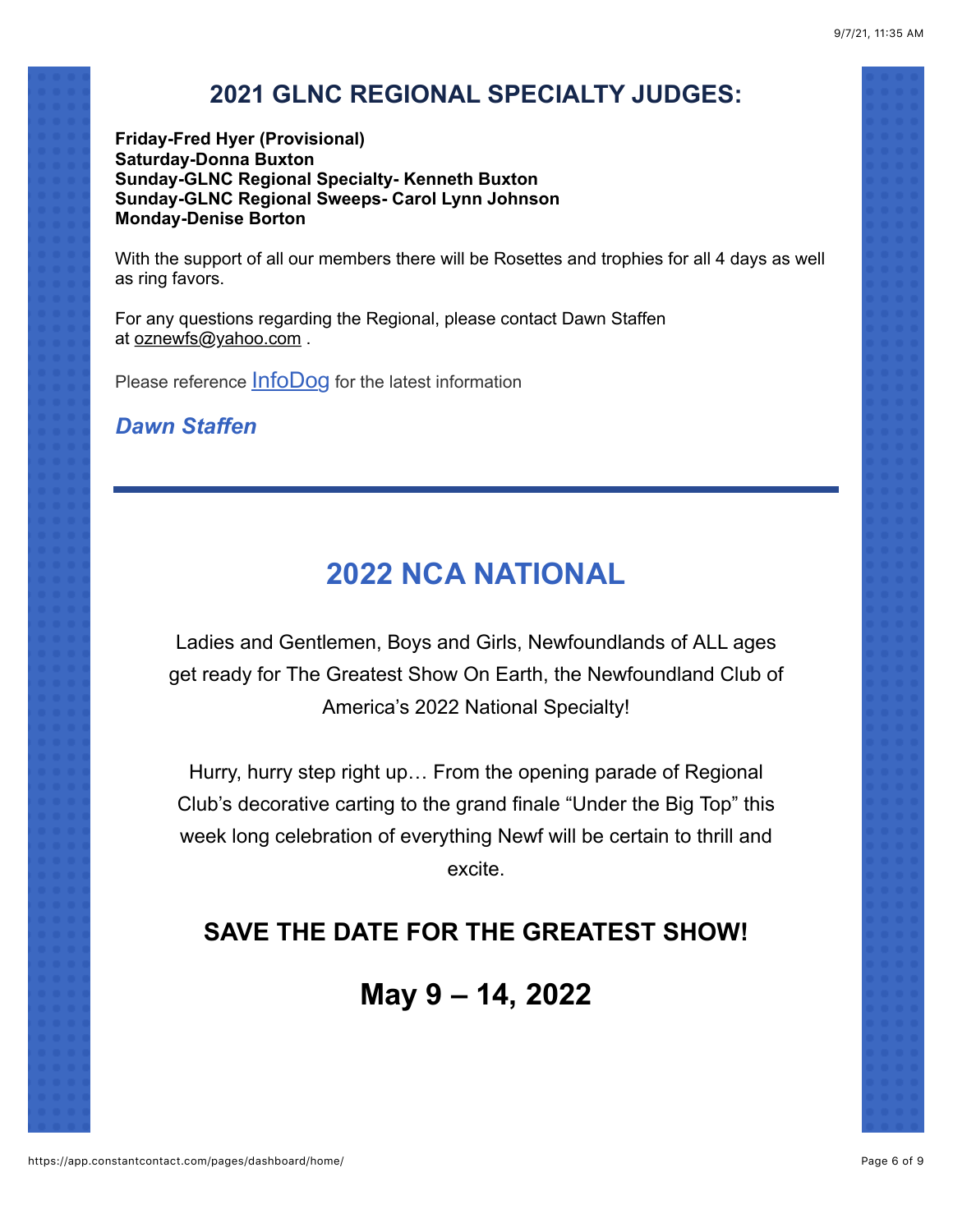

# **GLNC BRAGS & BARKS!**



### **Congratulations to Rocky and Jean Wilson!**

"Rocky and I attended the AKC Rally National Championships held in Orlando in December. Rocky, not quite 3, pulled an 18th place finish out of 63 dogs that competed in the Championship Class. He also was awarded a Parent Medallion from the NCA. We are so proud of this boy!!"

# **RESOURCES**

[Conformation & Obedience Events](https://infodog.com/default.htm?_p=Y)

[Newfoundland Dog Library](https://www.newfbooks.org/)

[NCA Puppy Information Center](https://www.newfpuppy.com/)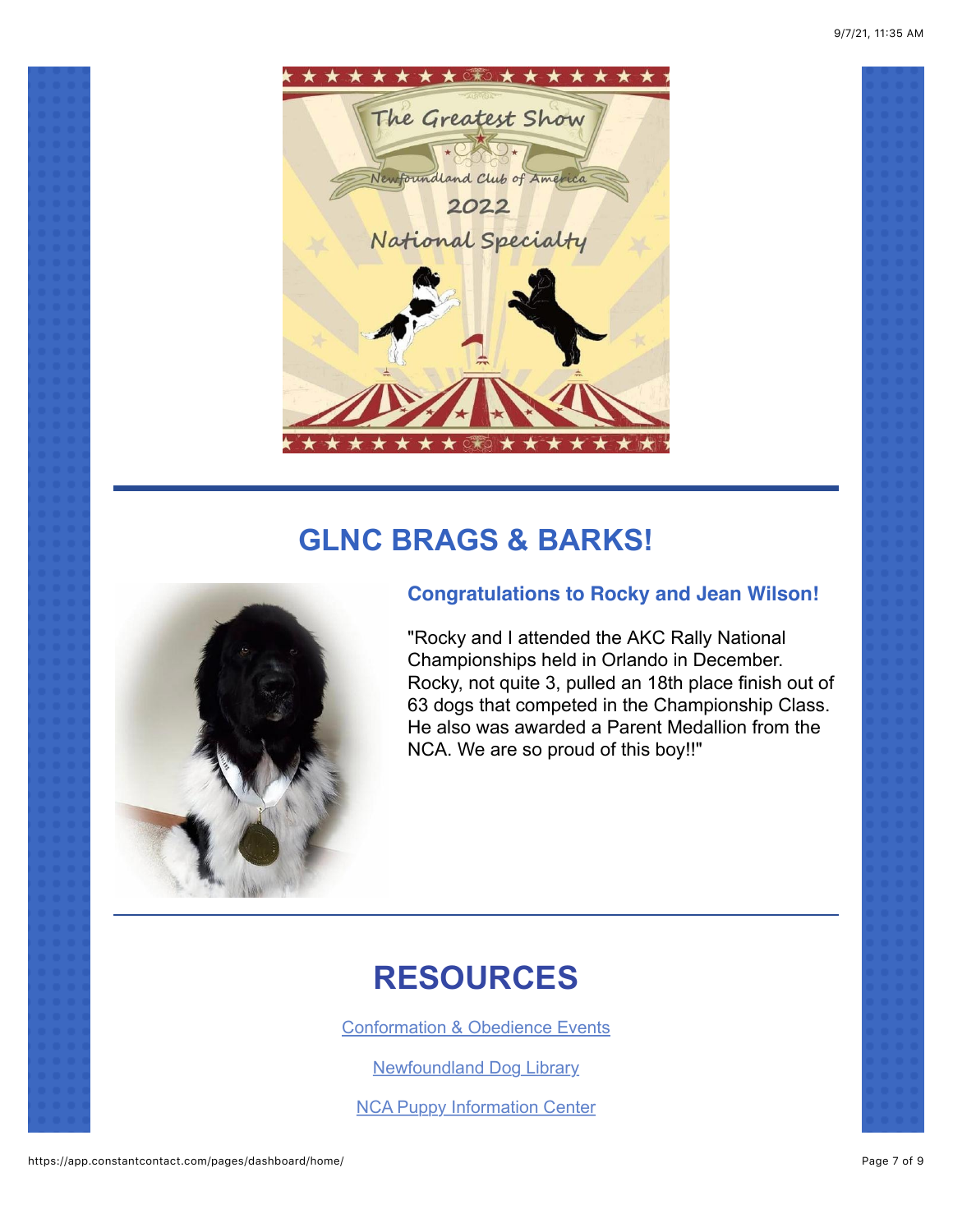9/7/21, 11:35 AM

[Membership Roster–Password Protected](https://www.glnewfclub.org/members-only)

[GLNC Meeting Minutes– Password Protected](https://www.glnewfclub.org/members-only)

[New Member Application](https://www.glnewfclub.org/become-a-member)

**[GLNC Club Website](https://www.glnewfclub.org/)** 

Questions? Comments? Have a Brag or a photo to Share? **Let Us Know What You've Been Up To!** Email: GLNCNEWFS@Gmail.com



Great Lakes Newfoundland Club | GLNC, Fenton, MI 48430

[Unsubscribe {recipient's email}](https://app.constantcontact.com/pages/dashboard/home/#) [Update Profile](https://app.constantcontact.com/pages/dashboard/home/#) | [Constant Contact Data Notice](https://www.constantcontact.com/legal/customer-contact-data-notice) Sent by [glncnewfs@gmail.com](mailto:glncnewfs@gmail.com) powered by